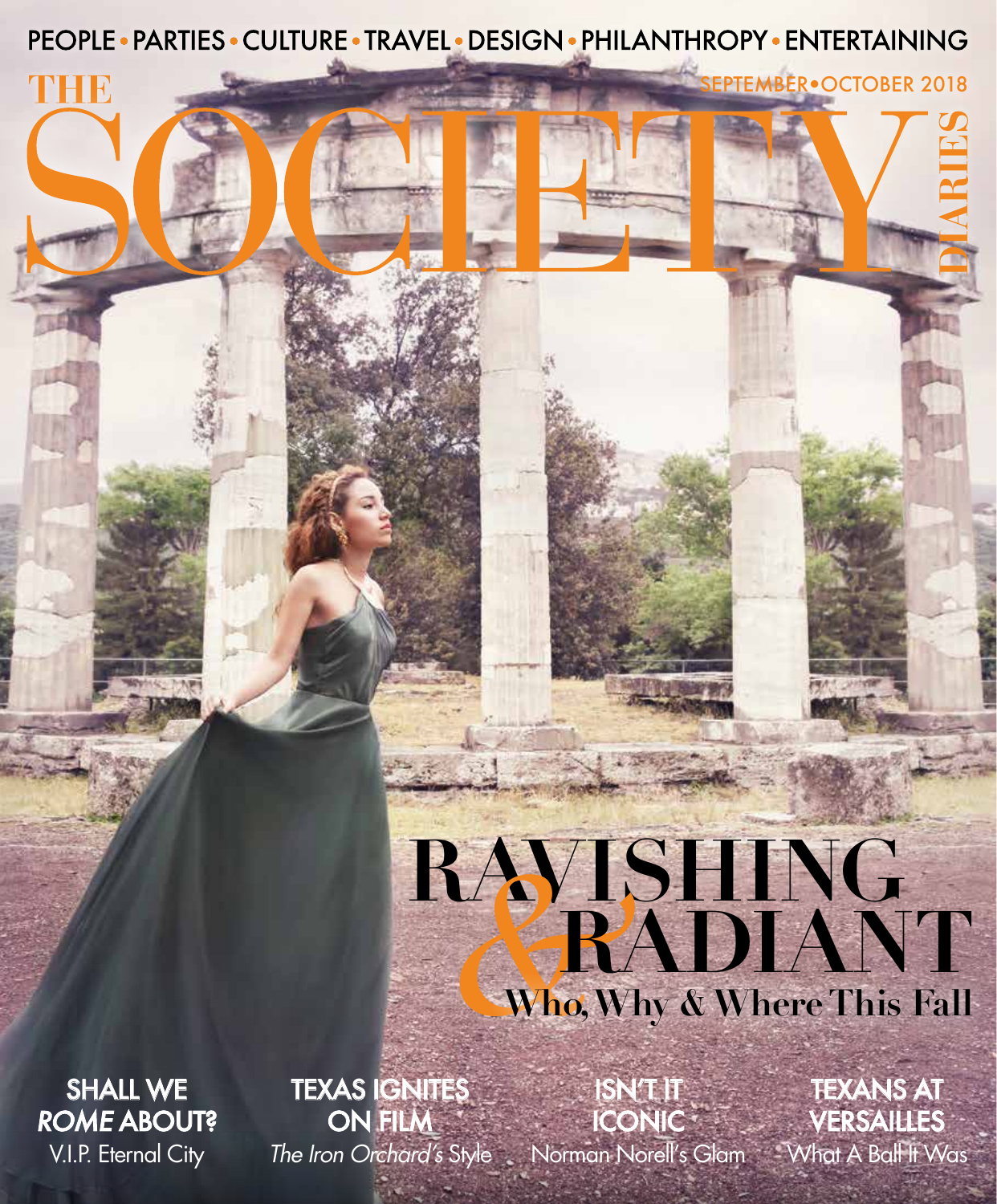

## **VERY VERSAILLES**

Gala De Versailles Series Stuns Texans With Opulence

By *Jonathan Spindel* | Photography courtesy of *American Friends Of Versailles*









**Marjorie Vickers and Becky Dodson**



**Serge de la Bedoyere**



**Francine LeFrak Friedberg and Richard Ware Teresa Lee Kay**



**Curry Glassell**

**Catherine Pegard and David Hamilton** Beneftting the restoration projects of the Château de Versailles, the American Friends of Versailles, the brainchild of Chicago resident Catharine Cline Hamilton who is originally from Amarillo, hosted extraordinary events

**THE SCENE:**

benefting the restoration of The Queen's Guard Room at the exquisite French landmark. The Société des Amis de Versailles committed in 2017 to join efforts alongside the American Friends to complete the fnancing of the restoration of its marbled walls and wood floor.

CONTINUED...







**Gatsby Geerts, Loretta Lazar and Michael Lee** 

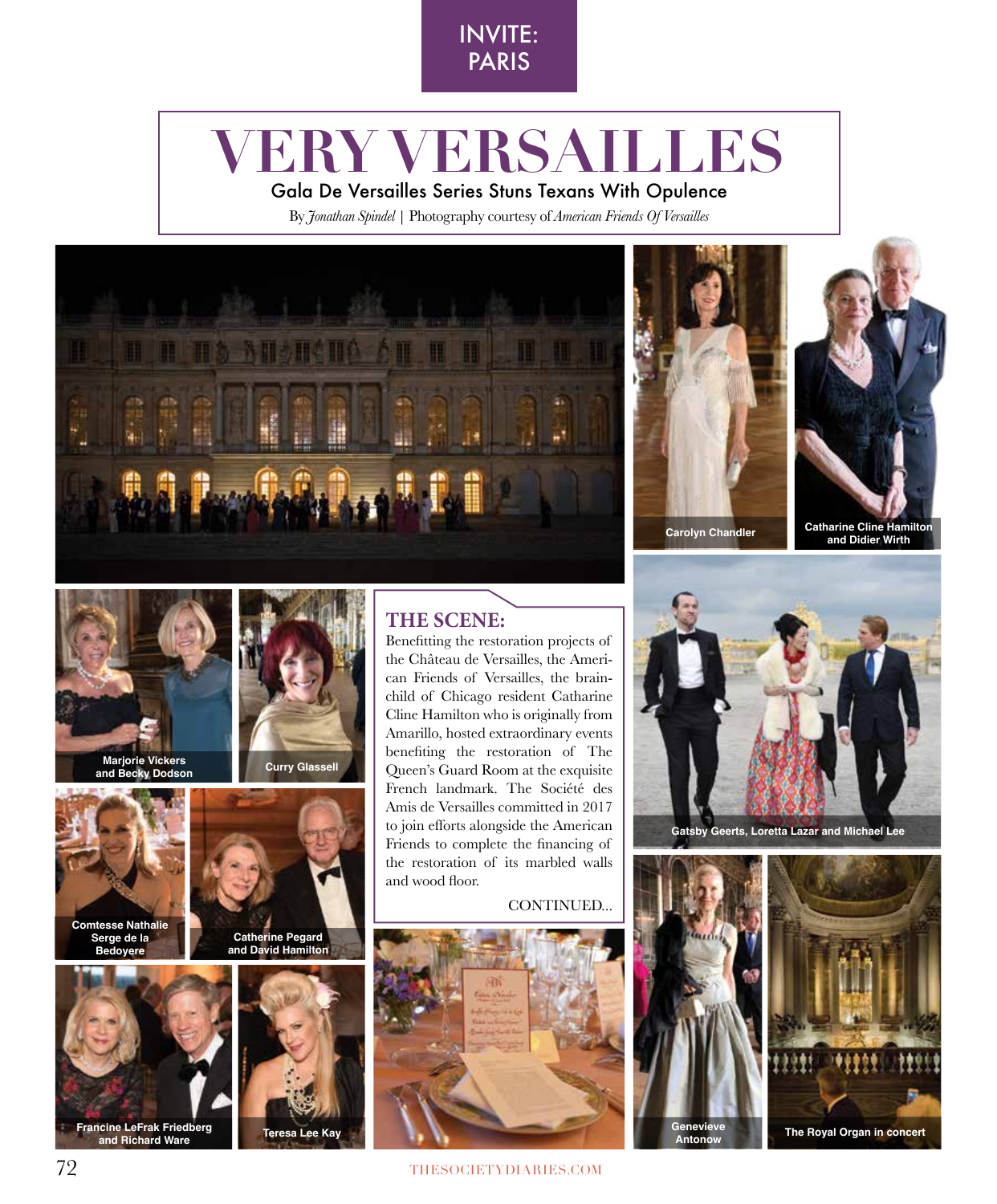



**Elodie Arnaud and Thibaut Bazin de Caix** 



**Anne-Marie deGanay and Prince Nicolas Dadeshkeliani**





**Restored Queen's Guards Room Ceiling at Versailles**

## **THE VIBE:**

Hundreds of guests, many of whom were Texans, arrived at the palace after attending myriad exclusive events, luncheons and cocktails throughout the week of festivities at the fabulous residences of many honorable chairmen and committee members, culminating in a special reception in the Palace of Versailles itself. Part of the festivities included Catharine Cline Hamilton receiving the Arts & Letters *Commandeur* award.

The week's festivities began with a welcome reception by Catherine Pégard, president of the Palace of Versailles, in La Galerie des Cotelle in the Grand Trianon to view the exhibition dedicated to the famed artist Jean Cotelle the Younger. **Laura and Joseph Street Richard Ware and Hon. Katherine Harris**

> Lunch followed at the recently renovated French contemporary restaurant in the Pavillon Dufour, in Chef Alain Ducasse's Ore–Ducasse au château de Versailles. Pilar and Juan Pablo Molyneux, Vice Presidents of the American Friends of Versailles Board of Directors, hosted a cocktail dînatoire in their exquisite Parisian residence in the Marais.

CONTINUED...





**David and Whitney Gerkin, Brinkley and Patsy Dickerson & Will Dickerson**









**Sharon Oeschger**